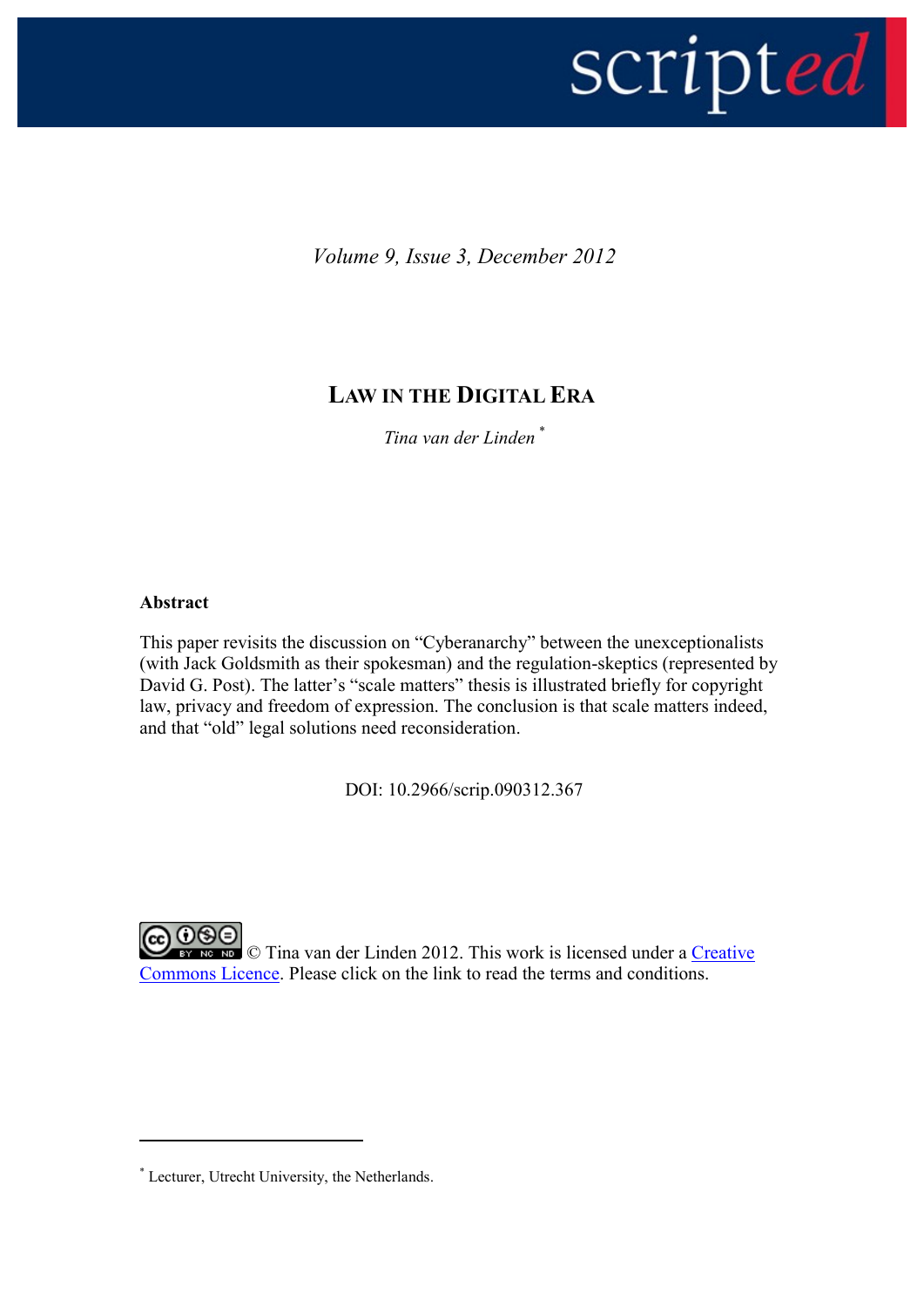# **1. Introduction**

The fundamental questions that were raised in the early days of the Internet remain unresolved; only the vocabulary used, and the focus of the questions has changed somewhat. Back in 1996, John Perry Barlow famously declared the Independence of Cyberspace.<sup>1</sup> A few years later similar ideas re-emerged when rights were claimed for Avatars in virtual worlds.<sup>2</sup> In opposition to recent initiatives in copyright enforcement, the same ideas echo.<sup>3</sup> Is it true that the Internet, Cyberspace, the information superhighway, or virtual worlds for that matter, should be seen as separate realities, parallel universes,  $4$  where law does not apply, should not apply, or even if it does and should, cannot be effectively enforced?

After at least 15 years of attempted regulation and enforcement, some would consider it time to take stock. However, my aim in this paper is more modest. Due to limitations of time and space, the scope of this paper is limited to indicating some of the fundamental challenges that the law is faced with in the digital era. I will revisit the discussion on "Cyberanarchy" between the unexceptionalists (with Jack Goldsmith as their spokesman) and the regulation-skeptics (represented by David G. Post), but I will aim to approach any unsettled questions with a more contemporary perspective. Ultimately, "we", in the physical world, are still "here" and the Internet is still "there". Regulation and enforcement are problematic, but "we" are still going strong.

Section 2 of this paper will briefly summarise the Goldsmith-Post-debate, and will then outline the strengths and weaknesses of each position. In Sections 3, 4 and 5, illustrations of Post's "scale matters" thesis will be discussed briefly. This paper will conclude with a short list of challenges for the law.

#### **2. The Goldsmith-Post debate**

<u>.</u>

In 1998 "Against Cyberanarchy" by Jack Goldsmith appeared in the University of Chicago Law Review.<sup>5</sup> In this thought-provoking article, Goldsmith argues that there is nothing fundamentally different between communication mediated by the Internet on the one hand, and communication mediated by more traditional means on the other. It is still a matter of human beings of flesh and blood communicating with other human beings of flesh and blood, all behind their computing devices somewhere in the physical world of bricks and mortar. Nothing new under the sun, so to speak. Law has evolved to regulate communication between people, and international private law and international criminal law deal with issues concerning cross-border activities.

<sup>1</sup> J Barlow, "A Declaration of the Independence of Cyberspace" (1996) available at <https://projects.eff.org/~barlow/Declaration-Final.html> (accessed 23 November 2012).

<sup>&</sup>lt;sup>2</sup> R Koster, "Declaring the Rights of Players" (27 August 2000) available at <http://www.raphkoster.com/gaming/playerrights.shtml> (accessed 23 November 2012).

<sup>&</sup>lt;sup>3</sup> Anonymous, "Operation Blackout" (20 November 2011) available at <http://www.youtube.com/watch?v=M9iOSg9CHTI> (accessed 23 November 2012).

<sup>4</sup> Reminding one of the ideas expressed by Carlos Castaneda's protagonist Don Juan in: C Castaneda, *A Separate Reality: Further Conversations With Don Juan* (New York: Simon and Schuster, 1971).

<sup>5</sup> J Goldsmith, "Against Cyberanarchy" (1998) 65 *University of Chicago Law Review* 1199-1250.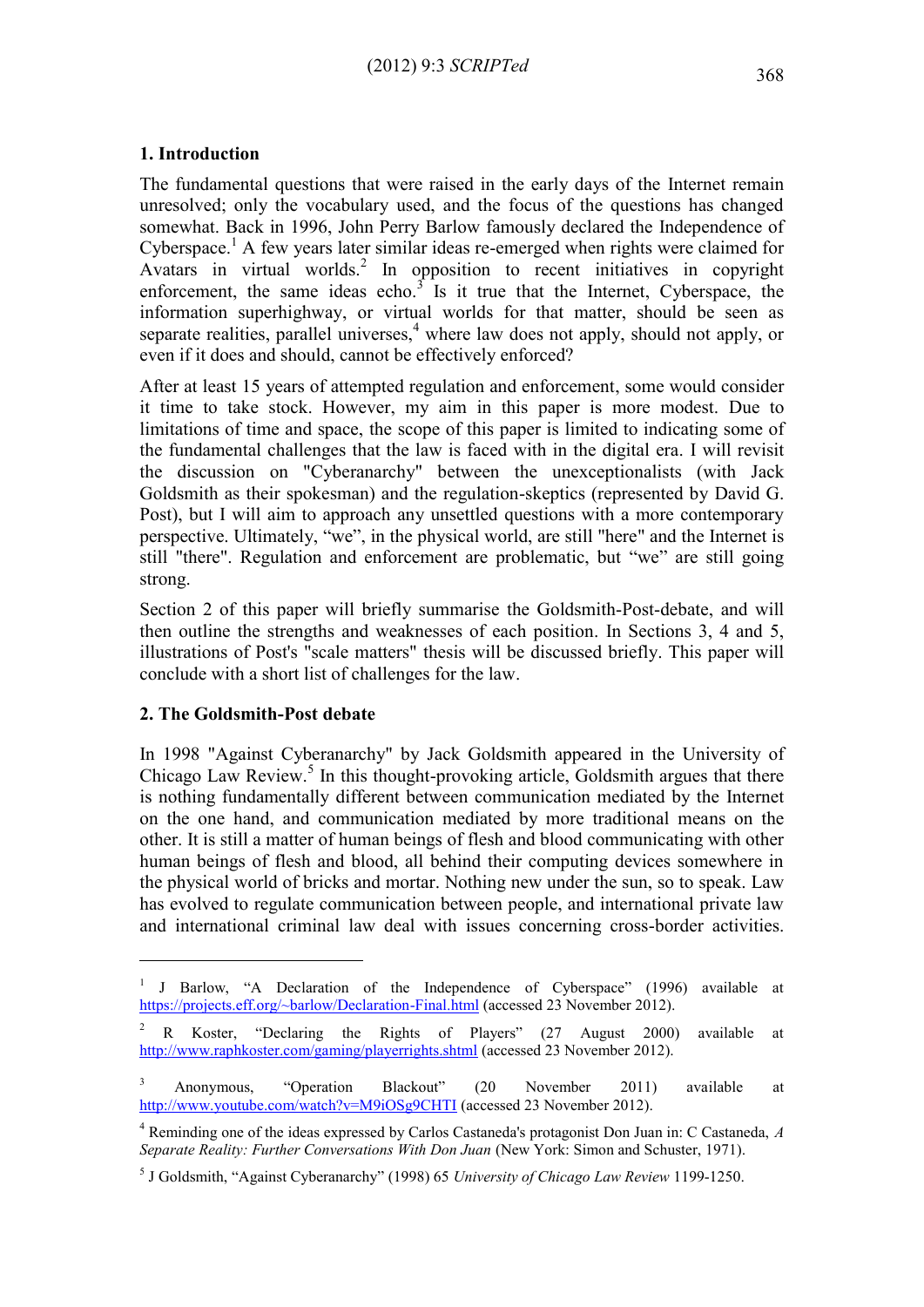This is not to say that application of the law is always straightforward or uncontroversial. Cross-border application of the law of one country may lead to socalled spill-over effects in other countries. It may turn out to be impossible to enforce the law. And it may very well be that, theoretically, more than one national legal system applies to one legal problem, possibly resulting in contradictory results. All this is "the bread and butter" of international private law and international criminal law. These issues arise, whether the communication is mediated by the Internet, by mail, telephone or even smoke-signal. The transactions are functionally equivalent.

In 2002 an article entitled "Against Cyberanarchy'" was published by David G. Post in the Berkeley Technology Law Journal.<sup>6</sup> As the title indicates, Post argues a point which states exactly the opposite of Goldsmith's paper. His main thesis is that "scale matters". In other words, communication on the Internet takes place on such a different scale compared to communication mediated by more traditional means, that it becomes a completely different matter. A quantitative difference, when big enough, turns into a qualitative difference - the move from the pre-Internet era to today's digital era serves as one such example of a scale-changing occurrence. It is worthwhile to examine Internet related legal questions from this "scale matters" perspective. This author agree with Post's thesis which maintains that a fundamental restructuring of the old solutions to similar offline issues is required in the face of the challenges that Internet-mediated communications pose to the law. In the next three sections of this paper, I will provide support for Post's "scale-matters' thesis by employing three core areas of Internet law today: Copyright, privacy and freedom of speech, chiefly from the perspective of my own legal system, that of the Netherlands. I will contrast the situation from the time before the Internet, the analogue era, with the situation in the digital era. I will argue that a fundamental reconsideration of the legal solutions devised to cope with issues which arose in the analogue era is needed to meet the corresponding issues arising today on a different scale in the digital era. The issues are not functionally identical and call for separate legal solutions.

#### **3. Copyright law**

<u>.</u>

Copyright law prohibits publishing, copying and distributing creative works without permission of the copyright holder.<sup>7</sup> However, exceptions exist,  $\frac{8}{3}$  so that temporary copies can be made,  $\int$  and so that the public may utilize copyrighted works for

<sup>6</sup> D Post, "Against "Against Cyberanarchy"" (2002) 17 *Berkeley Technology Law Journal* 1-23.

<sup>7</sup> Articles 6 and 9 Berne Convention; art 6 and 8 WIPO Copyright Treaty; s 16 of the UK Copyright, Designs and Patents Act 1988, § 106 U.S. Copyright Law; art 1 Dutch Copyright Law (Auteurswet). See also art 2, 3 and 4 of the Directive 2001/29/EC of the European Parliament and of the Council of 22 May 2001 on the harmonisation of certain aspects of copyright and related rights in the information society (Copyright Directive).

<sup>8</sup> Article 5 of the Directive 2001/29/EC of the European Parliament and of the Council of 22 May 2001 on the harmonisation of certain aspects of copyright and related rights in the information society (Copyright Directive).

<sup>&</sup>lt;sup>9</sup> Section 28A of the UK Copyright, Designs and Patents Act 1988; art 5.1 of the Directive 2001/29/EC of the European Parliament and of the Council of 22 May 2001 on the harmonisation of certain aspects of copyright and related rights in the information society (Copyright Directive).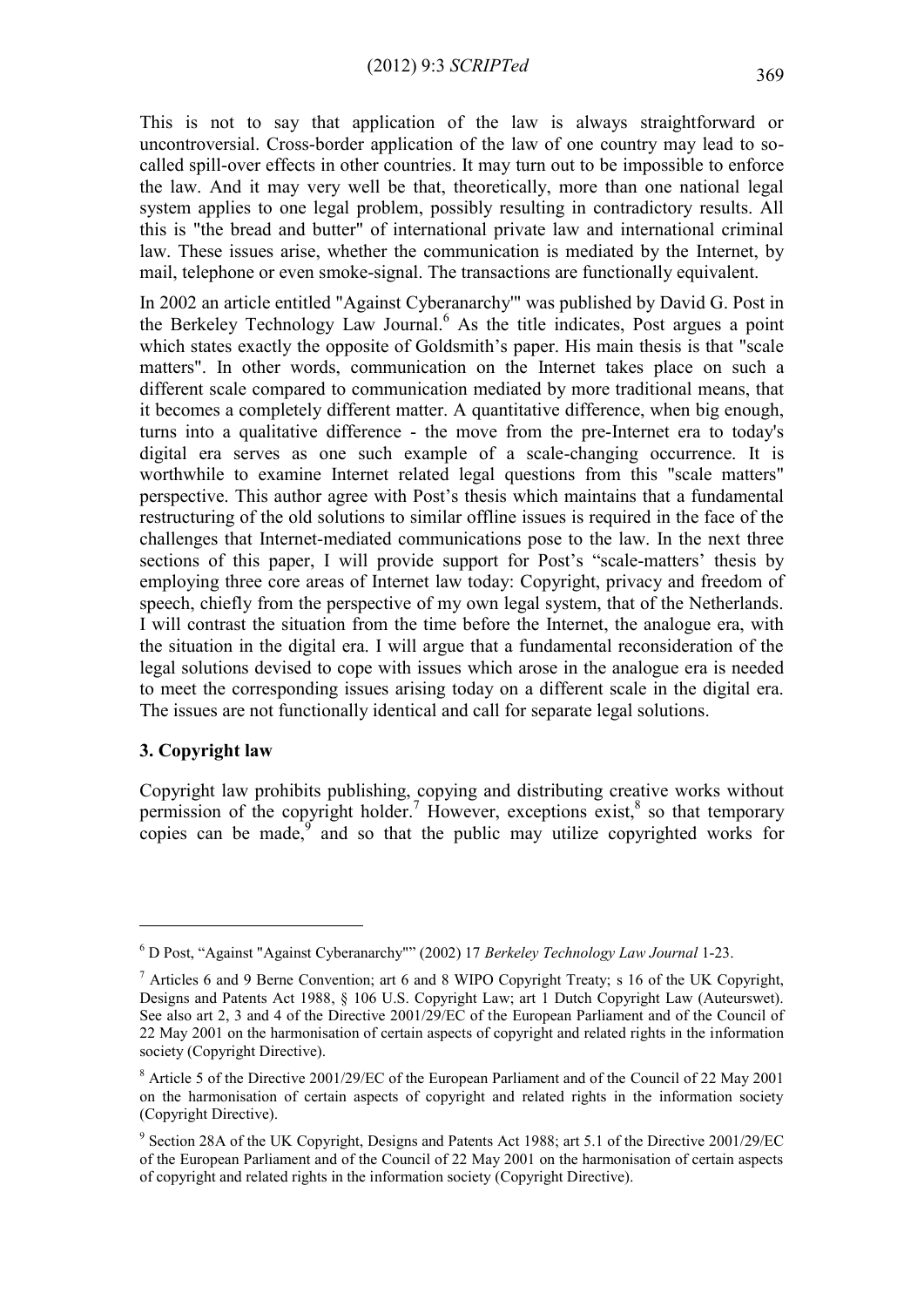research and private studies, $10$  for criticism, review and for news reporting.<sup>11</sup> These allowances are collectively referred to as "fair use" exceptions.<sup>12</sup>

"Downloading" *avant la lettre* existed long before the Internet. Recording music from the radio on audio-cassettes, recording films from television on VHS-cassettes, and photocopying books borrowed from the library were all actions which took place in the analogue era. These were invariably expensive and/or time-consuming processes, leading to a serious loss of quality in the copy. "Distribution" of protected works had a physical component whereby tangible copies were literally passed onto others.

In the digital era, however, downloading is instant, and produces exactly the same quality as the original. Moreover, many copyrighted materials are available for free to wherever a person happens to be with his or her smartphone, tablet or laptop computer. Thus, publishing, copying and distributing have evolved and become very different from their analogue counterparts. The commercial interest of copyrightholders has produced some developments in copyright law, or rather, in the way it is enforced. Litigation against various ways of facilitating file exchange established that facilitating and profiting from copyright infringement by others is unlawful.<sup>13</sup> Because cooperation of Internet Service Providers (ISPs) is needed to enforce any measures against infringers or to block users from accessing copyrighted material that is illegally published. ISPs have become the target of legal measures<sup>14</sup> and court orders.<sup>15</sup> There is discussion on the exception for personal use.<sup>16</sup>

Perhaps even the business-model of the creative industry needs to be reimagined: Does society still need intermediaries like record labels and publishers? How will it reward creative minds for their effort? This is assuming, of course, that society still values a rewards-system. Why does copyright exist in the first place?<sup>17</sup> And is it not possible to reach the same goal of providing a monetary reward for innovation and cultural enrichment by using other means aside from the current legal setup, which

1

<sup>&</sup>lt;sup>10</sup> Section 29 of the UK Copyright, Designs and Patents Act 1988; art 16b and 16c of the Dutch Copyright Law (Auteurswet).

 $11$  Section 30 of the UK Copyright, Designs and Patents Act 1988; art 15 of the Dutch Copyright Law (Auteurswet).

<sup>&</sup>lt;sup>12</sup> Article 10 Berne Convention,  $\S$  107 U.S. Copyright Law.

<sup>13</sup> *A&M Records, Inc v Napster, Inc*, 239 F 3d 1004 (9th Cir. 2001); *MGM Studios, Inc. v Grokster*  (2005), Ltd, 545 US 913; *Zoekmp3* (2006), Hof Amsterdam 15-6-2006, LJN AX7579 (in Dutch); *The Pirate Bay, Stockholms Tingsrätt* (2009)*,* No. B 13301-06, 17 April 2009.

<sup>&</sup>lt;sup>14</sup> Among others: Articles12-15 Directive 2000/31/EC of the European Parliament and of the Council of 8 June 2000 on certain legal aspects of information society services, in particular electronic commerce, in the Internal Market (e-Commerce Directive); Directive 2004/48/EC of the European Parliament and of the Council of 29 April 2004 on the enforcement of intellectual property rights; The Anti-Counterfeiting Trade Agreement.

<sup>&</sup>lt;sup>15</sup> High Court of Justice (Chancery Division) 2 May 2012, [2012] EWHC 1152 (Ch), [2012] 3 C.M.L.R. 15; 1.Voorzieningenrechter 's-Gravenhage 10 mei 2012, LJN BW5387 (in Dutch).

<sup>&</sup>lt;sup>16</sup> See among others: M van der Heide, "Dutch cabinet discusses future of private copying levy" (5 July 2012) available at [http://www.futureofcopyright.com/home/blog-post/2012/07/05/dutch-cabinet](http://www.futureofcopyright.com/home/blog-post/2012/07/05/dutch-cabinet-discusses-future-of-private-copying-levy.html)[discusses-future-of-private-copying-levy.html](http://www.futureofcopyright.com/home/blog-post/2012/07/05/dutch-cabinet-discusses-future-of-private-copying-levy.html) (accessed 23 November 2012).

<sup>&</sup>lt;sup>17</sup> Article I, Section 8, Clause 8 of the United States Constitution.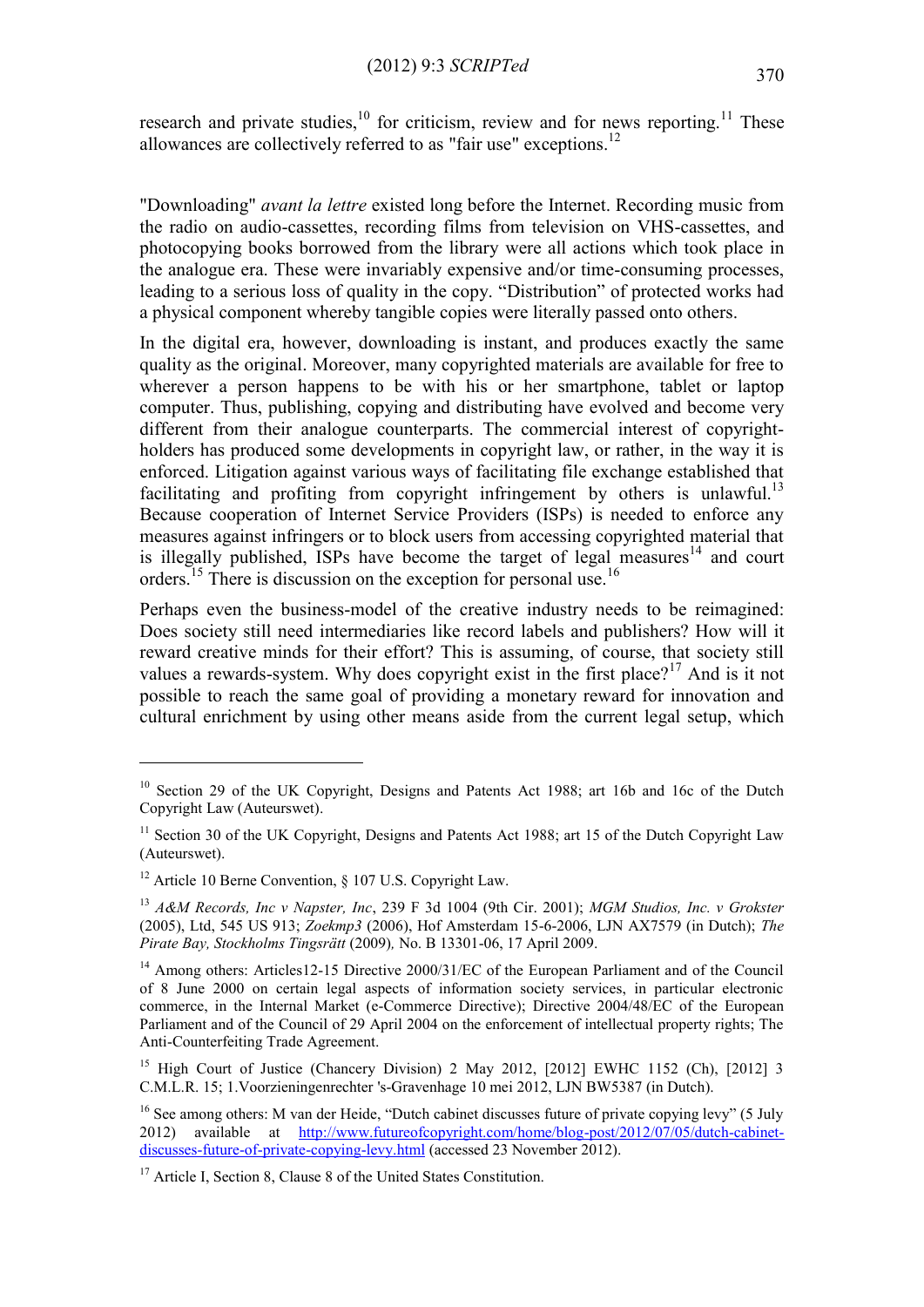involves granting an exclusive right to the author? Furthermore, with broadband Internet more widely available, maybe today's focus on downloading and file-sharing issues will no longer be relevant in a few years when all works may be made available in streams to smartphones or even implanted in chips. The future of technology is certainly uncertain to say the least.

Nonetheless, what does appear to be certain is that scale does indeed matter. Even though the issue is essentially the same (the public's desire to enjoy protected works without sufficient payment) the legal response needs to be reconsidered.

### **4. Privacy**

1

Privacy is a human right, listed, among others, in the Universal Declaration of Human Rights,<sup>18</sup> and in the European Convention on Human Rights.<sup>19</sup> Privacy is notoriously hard to define.<sup>20</sup> For present purposes, it can be said that the right to privacy provides everyone the right to a personal sphere—providing both spatial and informational protections so that each person is given the opportunity of self-determination. The notion of informational privacy was introduced in 1966 by Westin as the right to determine for ourselves who knows which personal details about us, and to control how these personal details are used, by whom, and for what purposes.<sup>21</sup>

The idea is, briefly, that human dignity requires that each person should be able, as much as it is possible, to control the image that other people have of his or her own self. Every person has a different role in society. Personal details that are relevant in one role, may be harmful to a person's image in another role - even if it is, strictly speaking, completely irrelevant for this other role. But even if it has nothing to do with image, or no harm will arise from releasing these details in any sense, it is also justified to maintain a certain degree of privacy with respect to the fact that this is personal information.<sup>22</sup>

The legal rules protecting privacy, in particular informational privacy, were made in a time when computers already existed, but not the Internet as we know it today. The notion that a person should be able to control, to a certain extent of course, how personal data are collected and used, was implemented by the European Data Protection Directive<sup>23</sup> and individual European Union members' national legislation implementing the directive. The rules located within the directive are aimed at organizations collecting personal data from the public's computers. These rules

<sup>&</sup>lt;sup>18</sup> Article 12 Universal Declaration of Human Rights.

<sup>&</sup>lt;sup>19</sup> Article 8 European Convention on Human Rights.

<sup>20</sup> A Moore, "Defining privacy" (2008) 39 *Journal of Social Philosophy* 411-428; D Solove, *Understanding Privacy* (Cambridge: Harvard University Press, 2008).

<sup>&</sup>lt;sup>21</sup> A Westin, "Science, Privacy and Freedom: Issues and Proposals for the 1970's: Part II, Balancing the Conflicting demands of Privacy, Disclosure and Surveillance" (1966) 66 *Columbia Law Review* 1205-1253, at 1210.

 $22$  D Solove, "I've Got Nothing to Hide' and Other Misunderstandings of Privacy" (2007) 44 San Diego Law Review 745-772.

 $23$  Directive 95/46/EC of the European Parliament and of the Council of 24 October 1995 on the protection of individuals with regard to the processing of personal data and on the free movement of such data, Official Journal L 281, 23/11/1995 P. 0031 - 0050, online available:  $\frac{http://eur-17281}{http://eur-17281}$ [lex.europa.eu/LexUriServ/LexUriServ.do?uri=CELEX:31995L0046:en:HTML.](http://eur-lex.europa.eu/LexUriServ/LexUriServ.do?uri=CELEX:31995L0046:en:HTML)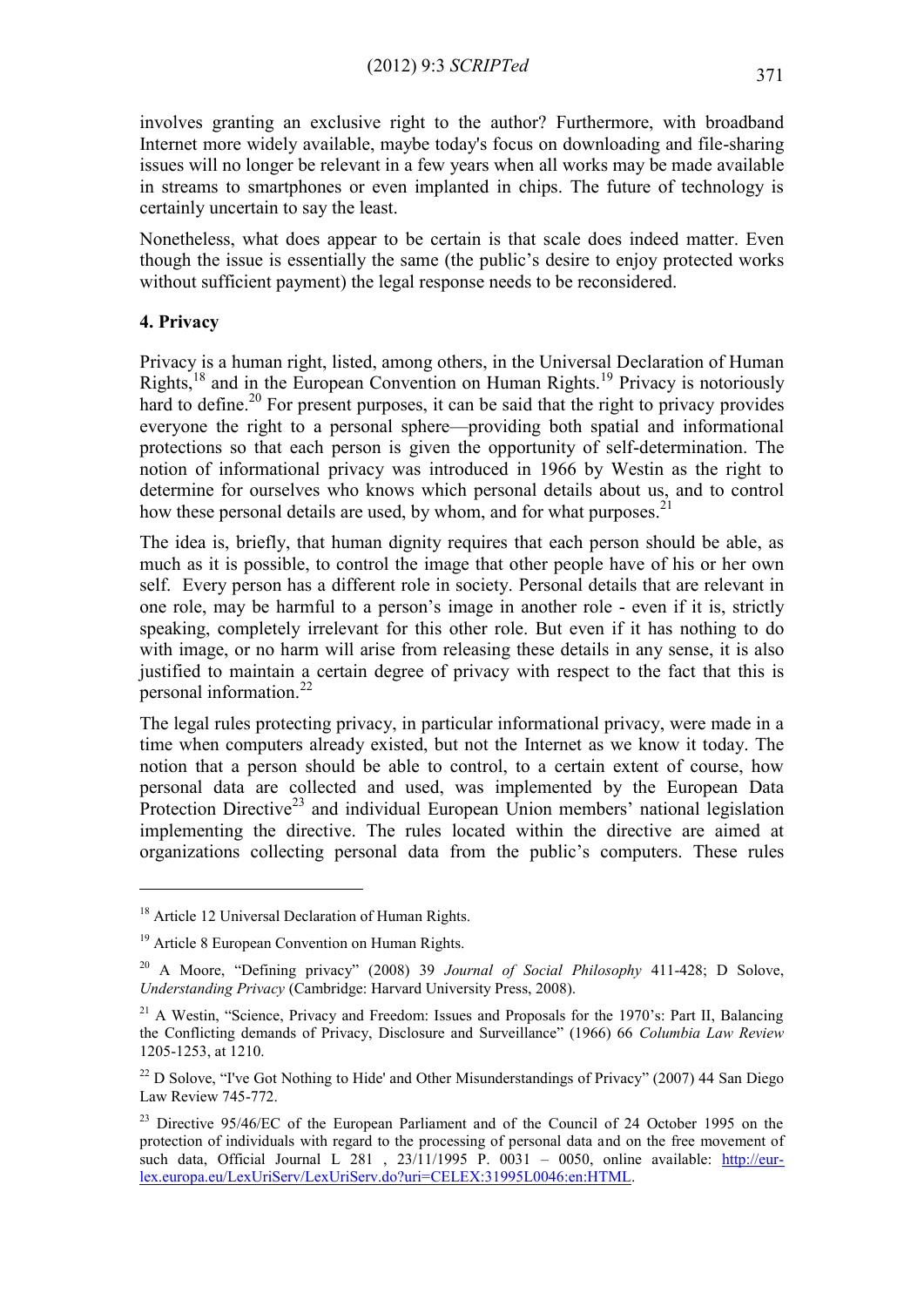proscribe that personal data may only be collected for well-defined, legitimate purposes, that the data may be kept only as long as it is needed for those purposes, that the data collected may not be superfluous, and that the data-subject has some rights. <sup>24</sup> For example, the grounds for processing data are limited, with the data subjects' permission weighs in heavily in that decision.<sup>25</sup> The procedural guidelines are somewhat analogous to a person arriving at a front-desk of an organization, and completing a form, thereby giving his or her permission to store and use these personal data for a specific purpose. If further use of these data is desired, permission from the data subject is required. In this sense, people are able to keep track of who holds their personal data, and for which purposes, and can request the data to be removed if they so wish.

In the analogue era, privacy was protected by closing window-curtains, or by putting up a fence between one's own garden and the neighbour's. Privacy was protected by buying one's daily bottle of sherry at different stores each day of the week, by getting one's dirty books from the other side of town, or by steering clear of the family doctor for one's embarrassing, personal pharmaceutical needs etc. Privacy was invaded by prying eyes and by gossip.

Today, in the Internet age, the situation is rather different. Many websites require that people create an account, and in doing so they are essentially required to provide some personal details in exchange for access to the site. This resembles filling out the paper forms of the analogue world. However, Internet users are also unwittingly inviting spyware and cookies onto their computers, which track all online activity, and then pass the collected information on to unfamiliar third-party organizations and data-warehouses. Individuals are then 'profiled' on the basis of the information known about them, and become the targets of behavioural advertising, or automated prejudice, so to speak. Theoretically, Internet users may at some point have given their permission by accepting a privacy policy when downloading a program, or by not disabling browser cookies, or by not running anti-spyware software every day. However, the problem is that all this is usually non-transparent to the subjects involved; typically, they are kept unaware of the profiles in which they are placed, and on the basis of which information.<sup>26</sup>Additionally, Internet users inadvertently provide many interesting details about themselves and others on social media platforms (SMPs) like YouTube, Twitter and Facebook. On most SMPSs, the possibility exists for anyone to tag other Internet users' photos, which, used in conjunction with powerful face-recognition software, makes one wonder what is left of the right to self-determination.

In this particular field, there are some developments worth noting. The European Commission has announced a comprehensive reform of the data protection rules.<sup>27</sup>

1

<sup>&</sup>lt;sup>24</sup> Articles 6 and 12 Directive 95/46/EC.

 $25$  Article 7 Directive 95/46/EC.

<sup>&</sup>lt;sup>26</sup> A McClurg, "A Thousand Words are Worth a Picture: A Privacy Tort Response to Consumer Data Profiling" (2003) 98 *Northwestern University Law Review* 63-143.

<sup>&</sup>lt;sup>27</sup> European Commission, "European Commission Proposes a Comprehensive Review of the Data Protection Rules" (25 January 2012) available at [http://ec.europa.eu/justice/newsroom/data](http://ec.europa.eu/justice/newsroom/data-protection/news/120125_en.htm)[protection/news/120125\\_en.htm](http://ec.europa.eu/justice/newsroom/data-protection/news/120125_en.htm) (accessed 23 November 2012).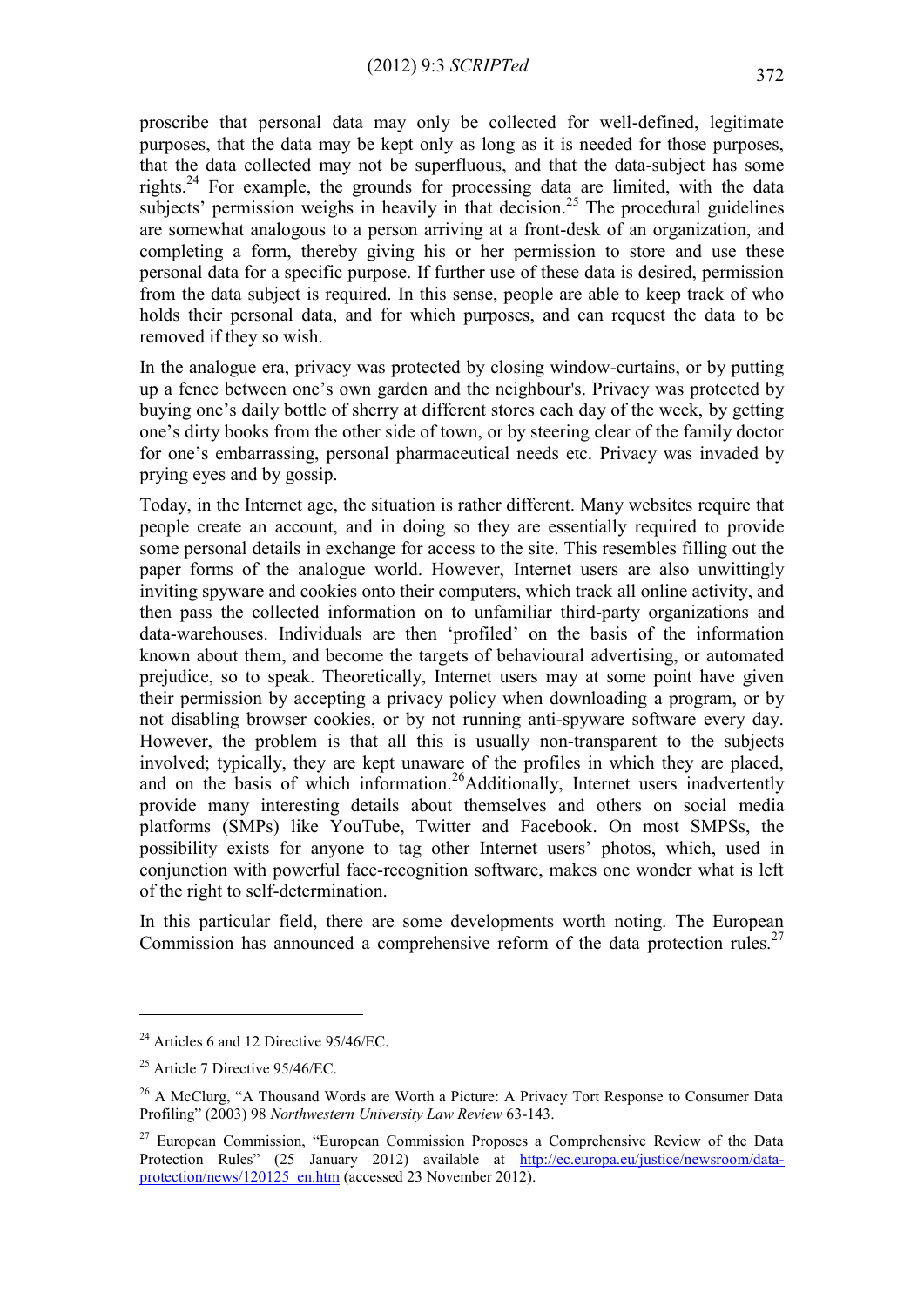The new "cookie"-Directive<sup>28</sup> requires an opt-in regime for collection of personal data, and media attention was drawn to the questionable privacy policies of many internet giants. 29

Is it true, as is sometimes claimed, that the Internet-generation no longer cares about (informational) privacy?<sup>30</sup> That law-abiding citizens who have "nothing to hide" do not need privacy?<sup>31</sup>

Scale matters. Even though the issue is basically the same (the right to be let alone, to control the image that other people have of you) the extent of this right and the way it can be protected by law need to be reconsidered.

#### **5. Freedom of expression**

1

Traditionally, freedom of expression meant that prior government permission to voice a particular view was not required, i.e. there was no censorship.<sup>32</sup> The press is attributed the role of public watchdog, an essential feature of a democratic society. Freedom of expression is not needed for apple pie recipes, but for speech that "shocks, offends and disturbs".<sup>33</sup> Freedom of expression is not unrestricted. In the United States, obscene speech and fighting words (i.e. words designed to incite imminent violence) are not protected by the first amendment,  $34$  and in Europe Section 2 of art. 10 ECHR lists many grounds for national law restrictions. Such restrictions are embodied in criminal law; certain expressions constituting criminal offences, alternatively, the restrictions may take the form of providing the offended private parties a remedy (an action) in tort law.<sup>35</sup>

 $^{28}$  Directive 2009/136/EC of the European Parliament and of the Council 25 November 2009 amending Directive 2002/22/EC on universal service and users' rights relating to electronic communications networks and services, Directive 2002/58/EC concerning the processing of personal data and the protection of privacy in the electronic communications sector and Regulation (EC) No 2006/2004 on cooperation between national authorities responsible, available at [http://eur](http://eur-lex.europa.eu/LexUriServ/LexUriServ.do?uri=OJ:L:2009:337:0011:0036:en:PDF)[lex.europa.eu/LexUriServ/LexUriServ.do?uri=OJ:L:2009:337:0011:0036:en:PDF](http://eur-lex.europa.eu/LexUriServ/LexUriServ.do?uri=OJ:L:2009:337:0011:0036:en:PDF) (accessed 23 November 2012).

<sup>&</sup>lt;sup>29</sup> R Winkler, "Facebook and Google Are Risking an Invasion of Privacy From Regulators" (17 February 2012) *The Wall Street Journal*, available at <http://online.wsj.com/article/SB10001424052970204792404577229613295011198.html> (accessed 23 November 2012).

<sup>&</sup>lt;sup>30</sup> See G Philipson, "You have zero privacy. Get over it" (15 August 2012) available at <http://www.itwire.com/2012-06-01-13-40-03/browse/c-level/56213-you-have-zero-privacy-get-over-it> (accessed 23 November 2012); J Palfrey and U Gasser, *Born Digital, Understanding the first generation of digital natives* (New York: Basic Books, 2008), in particular ch. 3 at 53-82.

<sup>&</sup>lt;sup>31</sup> D Solove, "I've Got Nothing to Hide' and Other Misunderstandings of Privacy" (2007) 44 San Diego Law Review 745-772.

 $32$  Article 10 ECHR. First Amendment to the US Constitution, art 19 Universal Declaration of Human Rights.

<sup>33</sup> *Handyside v. United Kingdom* (5493/72) [1976] ECHR 5.

<sup>34</sup> *Miller v California* (1973), 413 US 15 and *Chaplinsky v New Hampshire* (1941), 315 US 568.

<sup>35</sup> Some well-known cases include *Dow Jones & Company, Inc v Gutnick* M3/2002 (28 May 2002), online at http://www.austlii.edu.au/au/cases/cth/high\_ct/2002/56.html; *Harrods Limited v Dow Jones & Co Inc* [2003] EWHC 1162. An American court decided that the case could be decided in England: *Dow Jones & Co. Inc v. Harrods* (2002), WL 31307163.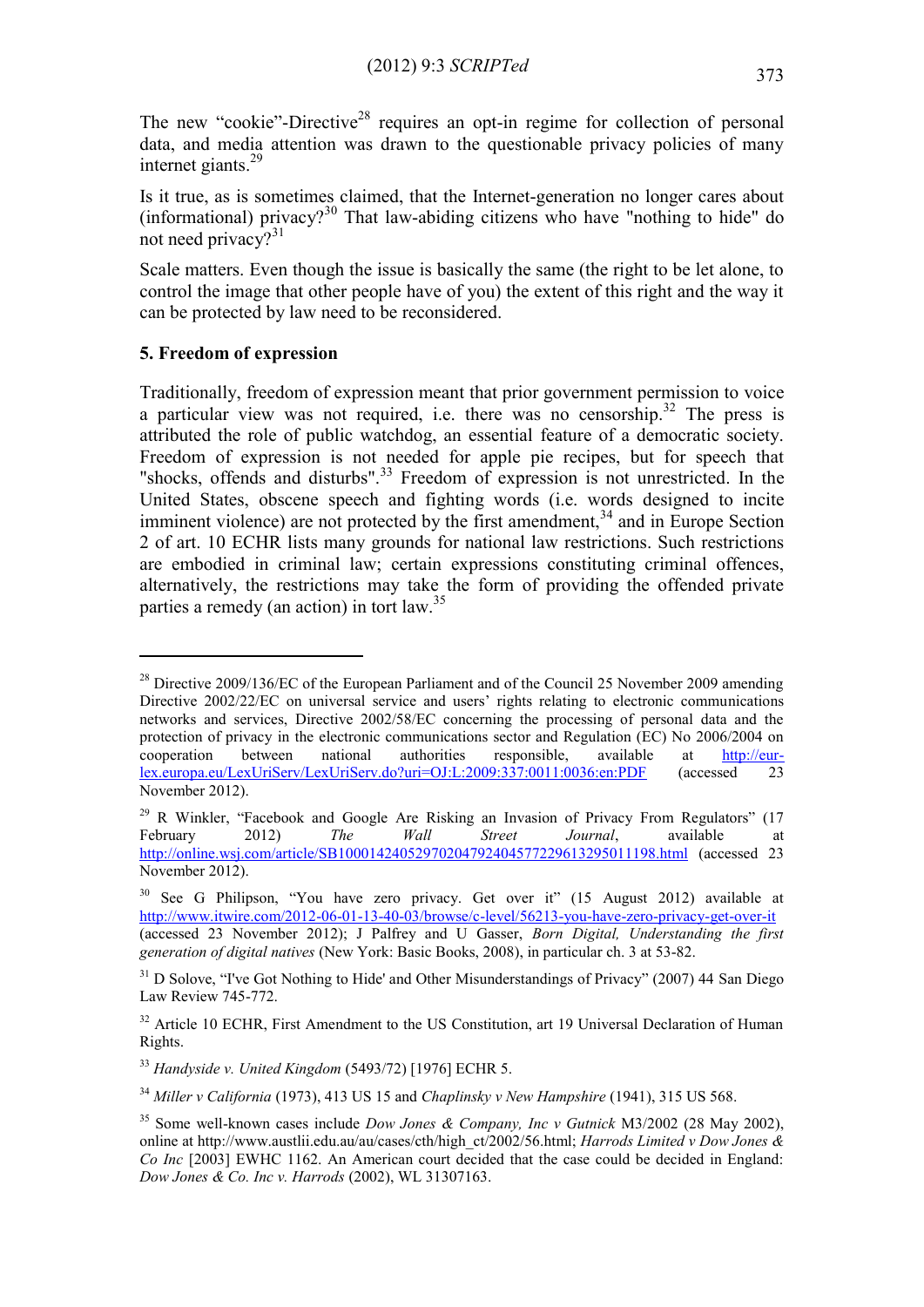In the analogue era ordinary citizens (as opposed to journalists) could print and distribute pamphlets, or could rent a hall and hold speeches for whoever cared to listen. However, the possibility of really reaching large audiences was restricted to traditional media outlets such as broadcasting corporations and newspapers. These traditional media function as a public watchdog on the one hand, but on the other hand they act as a filter for hate speech, discrimination, child pornography, terrorists' handbooks and state secrets, which are not afforded the same protection by many state governments.

Again, it is easy to see that the situation in the digital era is totally different: anyone could potentially reach a worldwide audience, instantly and at negligible costs. The traditional media-filter on unprotected expressions is no longer in place, making these expressions immediately available to anyone with Internet access.

Enforcement of national laws prohibiting certain content (in both criminal law and private law) is difficult, if not impossible. It may lead to the spill-over effects recognized in the Goldsmith-Post debate. This is most clearly demonstrated in the well-known Yahoo! Inc v. LICRA-case.<sup>36</sup> Free-speech advocates fear the "chilling" effect" of cross-border enforcement of national free speech restrictions.<sup>37</sup>

The rights to privacy and freedom of speech often collide.<sup>38</sup> Once certain content is made public, the harm cannot really be undone. This is also true for mudslinging among citizens, like (false) accusations<sup>39</sup> or embarrassing video clips<sup>40</sup> and even things that were true, once, but that are no longer relevant, like sins of one's youth. How to deal with newspaper archives put online and indexed by Google, compared to the same archives on paper or on microfiche? $4<sup>1</sup>$ 

1

<sup>&</sup>lt;sup>36</sup> Tribunal de Grande Instance de Paris, Orders of 22 May 2000, 11 August 2000 and 20 November 2000, and the cases in the US: 145 F. Supp. 2d 1168 (ND Cal. 2001), 379 F. 3d 1120 (9th Cir. 2004) and 433 F. 3d 1199 (9th Cir. 2006); See, among others: M Greenberg, "A Return to Lilliput: The *LICRA v. Yahoo* - Case and the Regulation of Online Content in the World Market" (2003) 18 *Berkeley Technology Law Journal* 1191-1258 and E Okoniewski, "*Yahoo, Inc. v. LICRA*: The French Challenge to Free Expression on the Internet"(2002) 18 *American University International Law Review* 295-339, who advises France to prosecute their own citizens for internationally accessing forbidden material, or to repeal the article from their criminal code.

 $37$  See for example "Chilling Effects" (2012), available at [www.chillingeffects.org](http://www.chillingeffects.org/) (accessed 23 November 2012).

<sup>38</sup> See, among others*, Karakó v. Hungary* (39311/05) [2009]; *Mosley v. United Kingdom* (48009/08) [2012] EMLR 1.

<sup>39</sup> An example is *Don King v. Lennox Lewis, Lion Promotions, L.L.C. and Judd Burstein* [2004] EWCA Civ 1329, the first libel case where an English judge had to decide in a case where a publication was only on the Internet. The court ruled: "If a publisher publishes in a multiplicity of jurisdictions it should understand, and must accept, that it runs the risk of liability in those jurisdictions in which the publication is not lawful and inflicts damage." In other words: spill-over effects accepted!

<sup>&</sup>lt;sup>40</sup> For example: the video clip of the drunk Dutch law student, see "Drunk Student wins Damages from Shock Blog" (23 November 2012) available at http://www.dutchnews.nl/news/archives/2010/08/drunk student wins damages fro.php (accessed 23 November 2012), and the decision in Dutch: Rechtbank Amsterdam 14 juli 2010, LJN BN4359.

<sup>41</sup> *Times Newspapers (Nos 1 and 2) v United Kingdom* (3002/03 and 23676/03) [2009] EMLR 14.